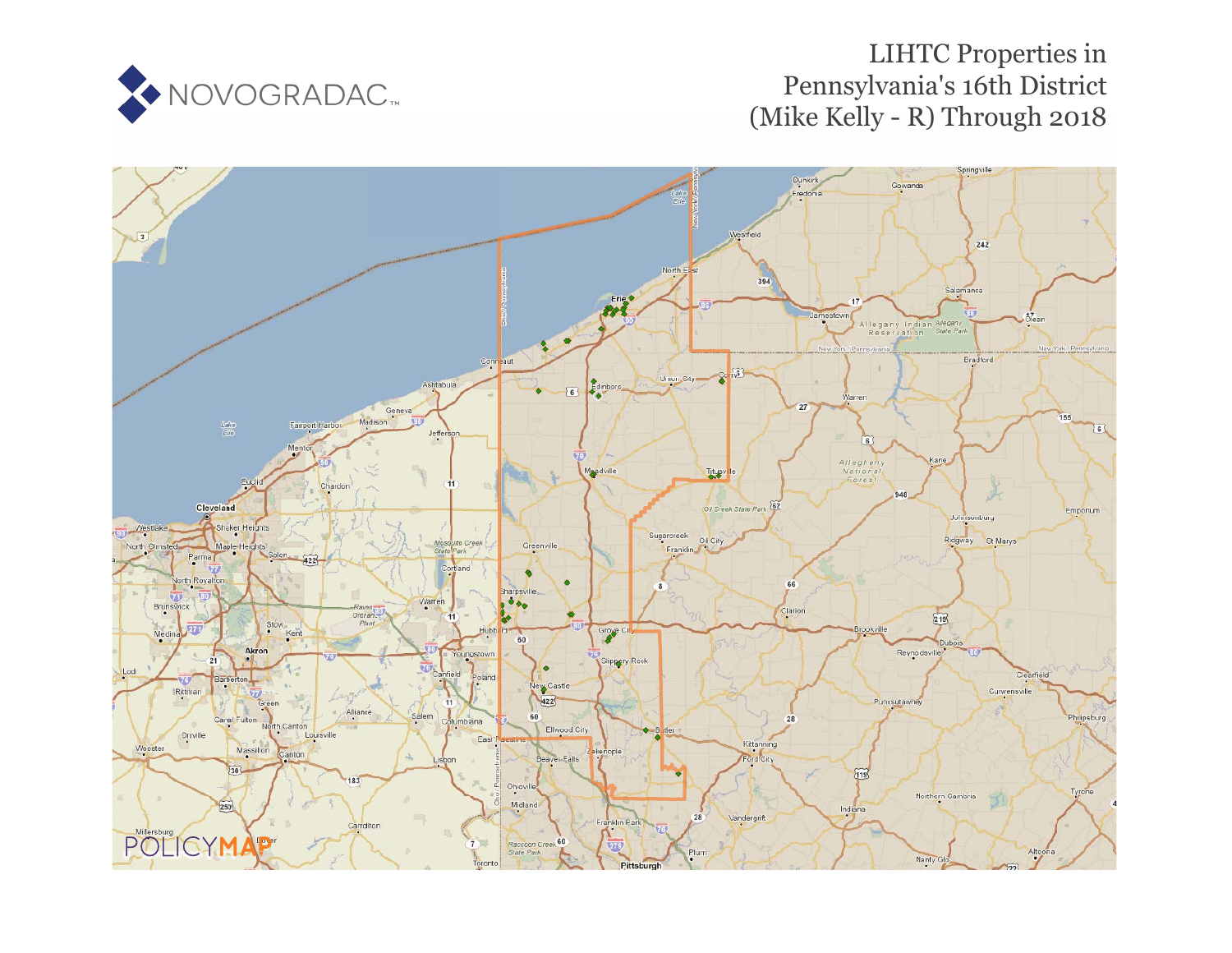| <b>Project Name</b>                     | <b>Address</b>                               | City           | <b>State</b>  | <b>Zip Code</b> | <b>Nonprofit</b><br><b>Sponsor</b> | <b>Allocation</b><br>Year | <b>Annual</b><br><b>Allocated</b><br><b>Amount</b> | <b>Year PIS</b> | <b>Construction Type</b>       | <b>Total</b><br><b>Units</b> | Low<br><b>Income</b><br><b>Units</b> | <b>Rent or</b><br><b>Income</b><br><b>Ceiling</b> | <b>Credit %</b>                        | <b>Tax-Exempt</b><br><b>Bond</b> | <b>HUD Multi-Family</b><br>Financing/<br><b>Rental Assistance</b> |
|-----------------------------------------|----------------------------------------------|----------------|---------------|-----------------|------------------------------------|---------------------------|----------------------------------------------------|-----------------|--------------------------------|------------------------------|--------------------------------------|---------------------------------------------------|----------------------------------------|----------------------------------|-------------------------------------------------------------------|
| <b>MERCER MANOR</b>                     | 130 S OTTER ST MERCER                        |                | ${\bf PA}$    | 16137           | $\rm No$                           | 1989                      | \$44,369                                           | 1990            | <b>New Construction</b>        | 26                           | 26                                   | 60% AMGI                                          | $70\,\%$ present $\,$ No value         |                                  |                                                                   |
| SPRING STREET APTS                      | 201 CHORD RD CORRY                           |                | PA            | 16407           | $\rm No$                           | 1989                      | \$8,099                                            | 1990            | New Construction               | 48                           | 8                                    | 60% AMGI                                          | $70\,\%$ present $\,$ No $\,$<br>value |                                  |                                                                   |
| <b>WOODSIDE APTS</b>                    | 100 WOODSIDE GROVE CITY<br>${\rm DR}$        |                | PA            | 16127           | $\rm No$                           | 1989                      | \$0                                                | 1990            | <b>New Construction</b>        | $32\,$                       | $32\,$                               |                                                   | $30$ % present $\,$ No value           |                                  |                                                                   |
| 417-419 CHESTNUT ST                     | 417 CHESTNUT<br><b>ST</b>                    | ERIE           | PA            | 16507           | No                                 | 1990                      | \$3,150                                            | 1991            | Acquisition and Rehab 3        |                              | $\mathbf{3}$                         | 60% AMGI                                          | $30$ % present $\,$ No value           |                                  |                                                                   |
| <b>418 CHESTNUT ST</b>                  | 418 CHESTNUT<br><b>ST</b>                    | ERIE           | $\mathbf{PA}$ | 16507           | $\mathbf{N}\mathbf{o}$             | 1990                      | \$1,690                                            | 1991            | Acquisition and Rehab 2        |                              | $\boldsymbol{2}$                     | 60% AMGI                                          | $30$ % present $\,$ No value           |                                  |                                                                   |
| <b>CASTLETON APTS</b><br><b>COMPLEX</b> | 134 N MERCER<br>${\rm ST}$                   | NEW CASTLE     | PA            | 16101           | $\rm No$                           | 1990                      | \$73,862                                           | 1991            | Acquisition and Rehab 73       |                              | 58                                   | 60% AMGI                                          | $30$ % present $\,$ No value           |                                  |                                                                   |
| <b>CHERRYTREE APTS</b>                  | 100 MEADOW<br>DR                             | <b>ALBION</b>  | $\mathbf{PA}$ | 16401           | $\mathbf{No}$                      | 1990                      | \$56,507                                           | 1991            | <b>New Construction</b>        | 33                           | $33\,$                               | 60% AMGI                                          | $30$ % present $\,$ No value           |                                  |                                                                   |
| <b>HABLES PROJECT</b>                   | 33 S JEFFERSON $\,$ NEW CASTLE<br>${\rm ST}$ |                | PA            | 16101           | $\mathbf{No}$                      | 1990                      | \$23,782                                           | 1991            | <b>Acquisition and Rehab 5</b> |                              | $\overline{5}$                       | 60% AMGI                                          | $30$ % present $\,$ No value           |                                  |                                                                   |
| <b>ELM STREET APTS</b>                  | 617 W ELM ST TITUSVILLE                      |                | PA            | 16354           | $\mathbf{No}$                      | 1991                      | \$53,984                                           | 1992            | Acquisition and Rehab 18       |                              | $18\,$                               | 50% AMGI                                          | $30$ % present $\,$ No value           |                                  |                                                                   |
| <b>CHESTNUT STREET</b><br><b>APTS</b>   | 7554 CHESTNUT $$\rm FAIRVIEW$$<br>${\rm ST}$ |                | PA            | 16415           | No                                 | 2001                      | \$316,200                                          | 2002            | Acquisition and Rehab 45       |                              | $45\,$                               | 60% AMGI                                          | $30$ % present $\,$ No value           |                                  |                                                                   |
| <b>ST JAMES APTS</b>                    | 2611 PEARL AVE ERIE                          |                | PA            | 16510           | No                                 | 2000                      | \$322,053                                          | 2002            | <b>New Construction</b>        | 36                           | ${\bf 36}$                           | <b>50% AMGI</b>                                   | $30$ % present $\,$ No value           |                                  |                                                                   |
| STEEL CITY PHASE I                      | 421 HIGHLAND<br><b>ST</b>                    | <b>FARRELL</b> | PA            | 16121           | No                                 | 2001                      | \$758,651                                          | 2003            | <b>New Construction</b>        | 53                           | ${\bf 53}$                           | 50% AMGI                                          | $30$ % present $\,$ No value           |                                  |                                                                   |
| <b>LEGACY COMMONS</b>                   | 621 KISHON ST FARRELL                        |                | PA            | 16121           | $\mathbf{No}$                      | 2002                      | \$346,364                                          | 2004            | New Construction               | 29                           | 29                                   | 60% AMGI                                          | $30$ % present $\,$ No value           |                                  |                                                                   |

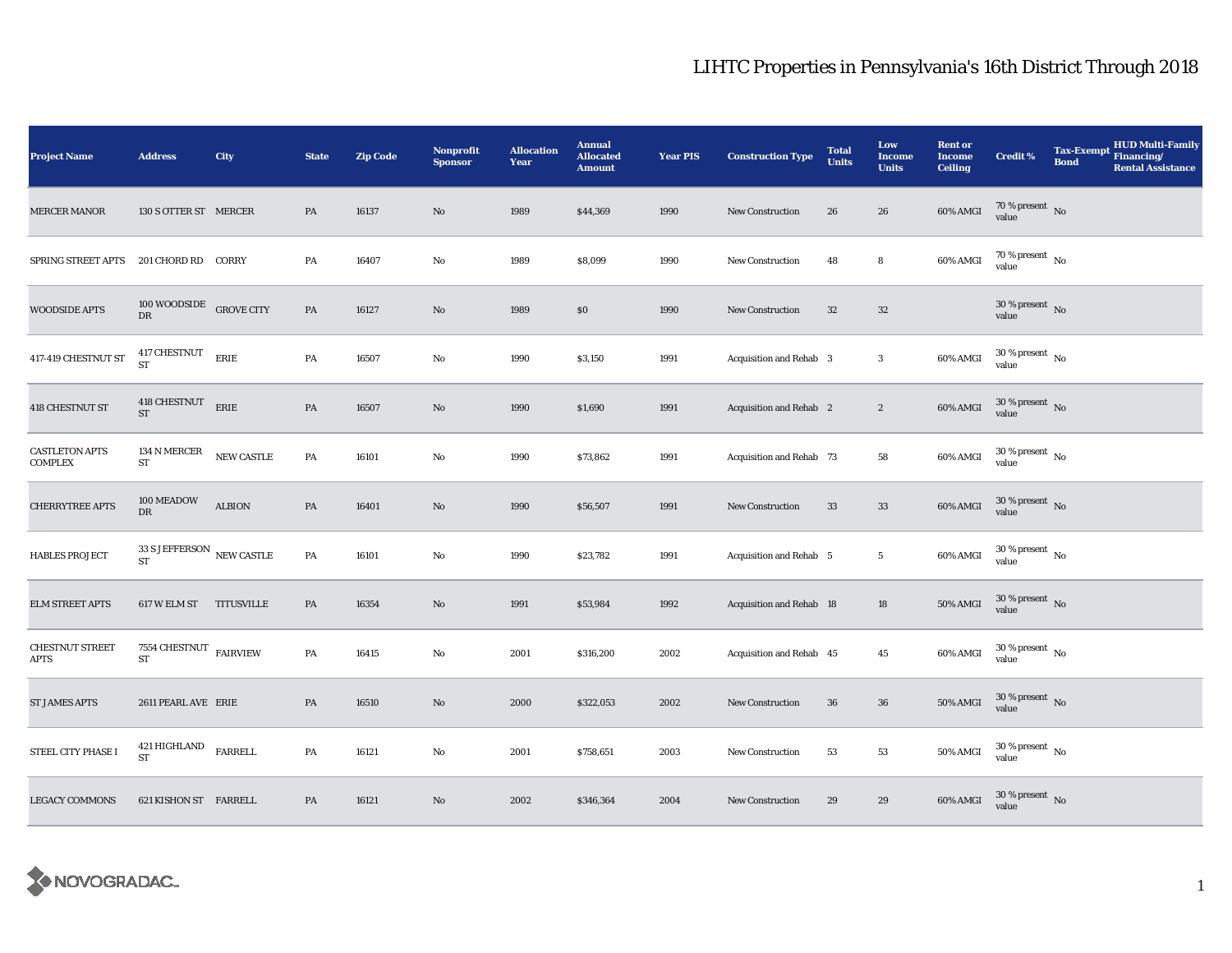| <b>Project Name</b>                         | <b>Address</b>                                   | City               | <b>State</b> | <b>Zip Code</b> | <b>Nonprofit</b><br><b>Sponsor</b> | <b>Allocation</b><br>Year | <b>Annual</b><br><b>Allocated</b><br><b>Amount</b> | <b>Year PIS</b> | <b>Construction Type</b> | <b>Total</b><br><b>Units</b> | Low<br><b>Income</b><br><b>Units</b> | <b>Rent or</b><br><b>Income</b><br><b>Ceiling</b> | <b>Credit %</b>                             | <b>HUD Multi-Family</b><br>Tax-Exempt Financing/<br><b>Bond</b><br><b>Rental Assistance</b> |
|---------------------------------------------|--------------------------------------------------|--------------------|--------------|-----------------|------------------------------------|---------------------------|----------------------------------------------------|-----------------|--------------------------|------------------------------|--------------------------------------|---------------------------------------------------|---------------------------------------------|---------------------------------------------------------------------------------------------|
| TITUSVILLE APTS                             | $820\, \mbox{ROCKWOOD}$ TITUSVILLE<br>${\rm DR}$ |                    | ${\bf PA}$   | 16354           | No                                 | 1991                      | \$55,782                                           | 1992            | <b>New Construction</b>  | 30                           | $30\,$                               | 60% AMGI                                          | $30\,\%$ present $\,$ No value              |                                                                                             |
| <b>SHYROCK SENIOR</b><br>CITIZENS           | 218 CHESTNUT MEADVILLE<br><b>ST</b>              |                    | PA           | 16335           | Yes                                | 1992                      | \$188,331                                          | 1993            | Acquisition and Rehab 41 |                              | 41                                   | <b>50% AMGI</b>                                   | $70\%$ present No<br>value                  |                                                                                             |
| <b>LAKE STREET APTS</b>                     | 1423 LAKE ST                                     | <b>GIRARD</b>      | PA           | 16417           | No                                 | 1994                      | \$61,755                                           | 1995            | New Construction         | $32\,$                       | $\mathbf{1}$                         | 60% AMGI                                          | $30\,\%$ present $\,$ No value              |                                                                                             |
| <b>CENTENNIAL PLACE</b><br>PHASE II         | 105 FRUIT AVE FARRELL                            |                    | PA           | 16121           | $\mathbf{N}\mathbf{o}$             | 2003                      | \$485,913                                          | 2005            | New Construction         | 34                           | 34                                   | 60% AMGI                                          | $30\,\%$ present $\,$ No value              |                                                                                             |
| HERITAGE SQUARE II                          | 348 W BUTLER<br>ST                               | ${\tt MERCER}$     | PA           | 16137           | No                                 | 2004                      | \$60,721                                           | 2005            | <b>New Construction</b>  | 10                           | 8                                    | 60% AMGI                                          | <b>Both 30%</b><br>and 70%<br>present value | No                                                                                          |
| UNDER OUR WING APTS CUNNINGHAM BUTLER       | 124 W<br>ST                                      |                    | PA           | 16001           | Yes                                | 2003                      | \$237,193                                          | 2005            | New Construction         | 24                           | 24                                   | $50\%$ AMGI                                       | $30\,\%$ present $\,$ No value              |                                                                                             |
| HERMITAGE SENIOR HC <sup>1741</sup> VILLAGE |                                                  | <b>HERMITAGE</b>   | PA           | 16148           | No                                 | 2005                      | \$436,394                                          | 2006            | New Construction         | 40                           | 40                                   | 60% AMGI                                          | <b>Both 30%</b><br>and 70%<br>present value | No                                                                                          |
| EDINBORO FAMILY HON SCOTS GLEN DR EDINBORO  |                                                  |                    | PA           |                 | Yes                                | 2005                      | \$396,855                                          | 2007            | New Construction         | 29                           | 29                                   | 60% AMGI                                          | 70 % present $\,$ No $\,$<br>value          |                                                                                             |
| PARKSIDE COMMONS 359 WALNUT ST MEADVILLE    |                                                  |                    | PA           | 16335           | No                                 | 2006                      | \$359,314                                          | 2007            | Acquisition and Rehab 56 |                              | 56                                   | 60% AMGI                                          | <b>Both 30%</b><br>and 70%<br>present value | No                                                                                          |
| <b>WADE D MERTZ</b>                         | 52 S MERCER<br>AVE                               | <b>SHARPSVILLE</b> | PA           | 16150           | No                                 | 1989                      | \$161,106                                          | 1989            | <b>New Construction</b>  | 103                          | 102                                  | 60% AMGI                                          | $70\,\%$ present $\,$ No value              |                                                                                             |
| <b>412 CHESTNUT ST</b>                      | 412 CHESTNUT<br><b>ST</b>                        | ERIE               | PA           | 16507           | No                                 | 1989                      | \$2,766                                            | 1990            | Acquisition and Rehab 2  |                              | $\boldsymbol{2}$                     | 60% AMGI                                          | $30\,\%$ present $\,$ No value              |                                                                                             |
| PALACE BUILDING<br><b>APTS</b>              | 913 STATE ST                                     | ERIE               | PA           | 16501           | $\mathbf{N}\mathbf{o}$             | 1995                      | \$229,970                                          | 1995            | Acquisition and Rehab 30 |                              | $30\,$                               | 60% AMGI                                          | $30\,\%$ present $\,$ No value              |                                                                                             |
| ROSEDALE MEADOWS                            | 2947<br>ZIMMERMAN<br>RD                          | ERIE               | PA           | 16510           | No                                 | 1996                      | \$58,930                                           | 1996            | New Construction         | 8                            | 8                                    | 60% AMGI                                          | $30\,\%$ present $_{\, \rm No}$<br>value    |                                                                                             |

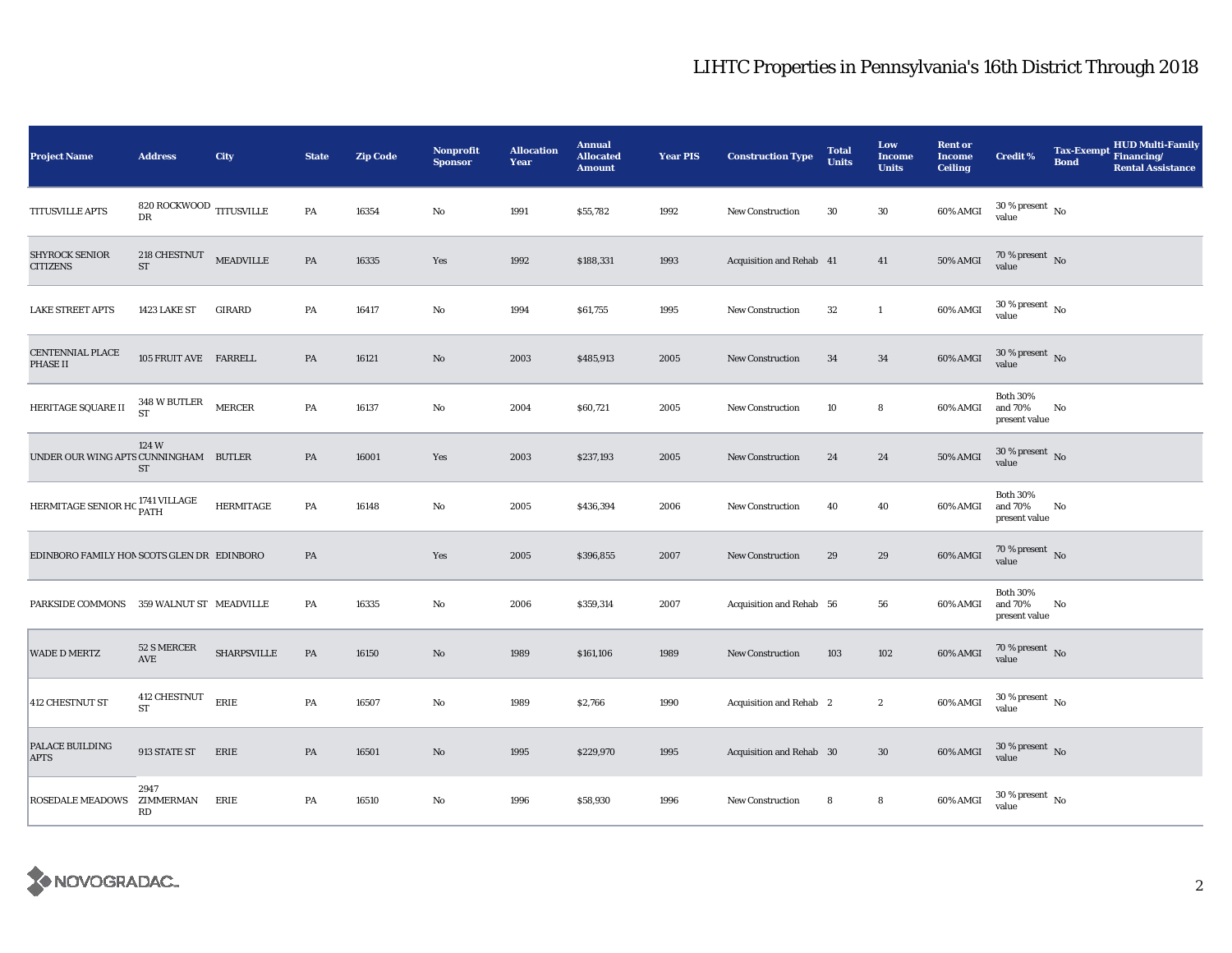| <b>Project Name</b>                                    | <b>Address</b>                             | City                         | <b>State</b>  | <b>Zip Code</b> | Nonprofit<br><b>Sponsor</b> | <b>Allocation</b><br>Year | <b>Annual</b><br><b>Allocated</b><br><b>Amount</b> | <b>Year PIS</b> | <b>Construction Type</b> | <b>Total</b><br><b>Units</b> | Low<br><b>Income</b><br><b>Units</b> | <b>Rent or</b><br><b>Income</b><br><b>Ceiling</b> | <b>Credit %</b>                             | <b>Tax-Exempt</b><br><b>Bond</b> | <b>HUD Multi-Family</b><br>Financing/<br><b>Rental Assistance</b> |
|--------------------------------------------------------|--------------------------------------------|------------------------------|---------------|-----------------|-----------------------------|---------------------------|----------------------------------------------------|-----------------|--------------------------|------------------------------|--------------------------------------|---------------------------------------------------|---------------------------------------------|----------------------------------|-------------------------------------------------------------------|
| SNODGRASS BUILDING 970 PARK AVE MEADVILLE              |                                            |                              | PA            | 16335           | Yes                         | 1996                      | \$51,279                                           | 1996            | Acquisition and Rehab 11 |                              | 11                                   | 60% AMGI                                          | <b>Both 30%</b><br>and 70%<br>present value | No                               |                                                                   |
| <b>LAKE CITY APTS</b>                                  | 1055 CHERRY ST LAKE CITY                   |                              | PA            | 16423           | No                          | 1997                      | \$35,430                                           | 1997            | New Construction         | 44                           | 44                                   | 60% AMGI                                          | <b>Both 30%</b><br>and 70%<br>present value | No                               |                                                                   |
| <b>ROYAL HOMES</b>                                     | 2514 MCCAIN<br>AVE                         | ERIE                         | $\mathbf{PA}$ | 16510           | No                          | 1995                      | \$109,097                                          | 1997            | <b>New Construction</b>  | 15                           | $15\,$                               | 60% AMGI                                          | $30\,\%$ present $\,$ No value              |                                  |                                                                   |
| <b>VILLA MARIA</b>                                     | 819 W EIGHTH<br>${\rm ST}$                 | ERIE                         | PA            | 16502           | $\mathbf {No}$              | 1996                      | \$278,010                                          | 1998            | Acquisition and Rehab 41 |                              | 40                                   | 60% AMGI                                          | <b>Both 30%</b><br>and 70%<br>present value | No                               |                                                                   |
| <b>LIGHTNER GREENE</b>                                 | $3296\,{\rm MITCHELL} \quad$ NEW CASTLE RD |                              | $\mathbf{PA}$ | 16105           | $\rm No$                    | 2010                      | \$4,760,892                                        | 2010            | New Construction         | 50                           | 50                                   | 60% AMGI                                          | $70\,\%$ present $\,$ No value              |                                  |                                                                   |
| MADISON GROVE                                          | $\mathbf{R}\mathbf{D}$                     | 331 GROVE CITY SLIPPERY ROCK | PA            | 16057           | $\rm No$                    | 2009                      | \$6,630,158                                        | 2010            | New Construction         | 50                           | 50                                   | 60% AMGI                                          | $70\,\%$ present $\,$ No value              |                                  |                                                                   |
| <b>QUAKER MEADOW</b>                                   | 378 QUAKER CIR HERMITAGE                   |                              | PA            | 16148           | $\rm No$                    | 2012                      | \$5,319,514                                        | 2011            | New Construction         | 40                           | ${\bf 40}$                           | 60% AMGI                                          | $70\,\%$ present $\;$ No value              |                                  |                                                                   |
| HISTORIC LAFAYETTE A 302 S MAIN ST                     |                                            | <b>BUTLER</b>                | PA            | 16001           | No                          | 2013                      | \$379,844                                          | 2012            | Acquisition and Rehab 59 |                              | 59                                   | 60% AMGI                                          | $70\,\%$ present $\,$ No value              |                                  | $\mathbf{No}$                                                     |
| WOODLANDS AT ZUCK P $_{\rm RD}^{5319}$ OLD ZUCK ERIE   |                                            |                              | $\mathbf{PA}$ | 16506           | Yes                         | 2013                      | \$375,000                                          | 2012            | New Construction         | $30\,$                       | $30\,$                               | 60% AMGI                                          | 70 % present $\,$ No $\,$<br>value          |                                  | $\mathbf{No}$                                                     |
| PARADE STREET COMM <sup>(19TH</sup> AND<br>PARADE STRS |                                            | ERIE                         | PA            | 16503-2078      | No                          | 2014                      | \$944,622                                          | 2013            | New Construction         | 36                           | ${\bf 36}$                           | 60% AMGI                                          | $70\,\%$ present $\,$ No value              |                                  | $\rm No$                                                          |
| <b>ARNEMAN PLACE</b>                                   | 1100 ARNEMAN ERIE<br><b>CT</b>             |                              | PA            | 16511-2350      | $\rm No$                    | 2015                      | \$613,738                                          | 2013            | New Construction         | 50                           | $50\,$                               | 60% AMGI                                          | $70\,\%$ present $\,$ No value              |                                  | $\rm No$                                                          |
| <b>MEYERS GREENE</b>                                   | 303 CHORD RD CORRY                         |                              | PA            | 16407-2133      | $\rm No$                    | 2016                      | \$647,622                                          | 2013            | Acquisition and Rehab 52 |                              | 52                                   | 60% AMGI                                          | $70\,\%$ present $\,$ No value              |                                  | No                                                                |
| <b>HIGHLAND VILLAGE</b>                                | YMCA DR & I6N EDINBORO                     |                              | PA            | 16412-5601      | Yes                         | 2017                      | \$580,407                                          | 2014            | <b>New Construction</b>  | 37                           | $37\,$                               | 60% AMGI                                          | $70\,\%$ present $\,$ No value              |                                  | $\mathbf{No}$                                                     |

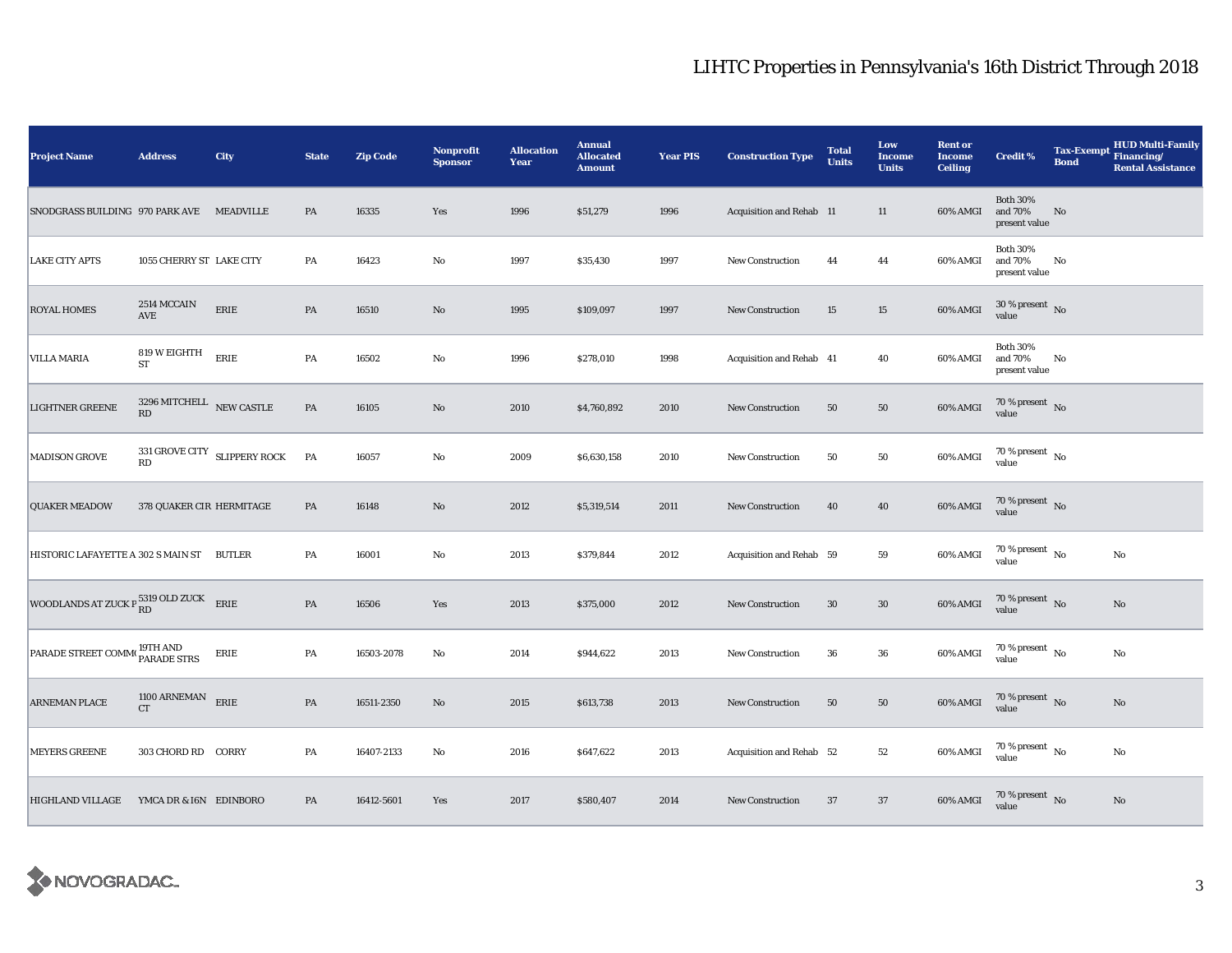| <b>Project Name</b>                                             | <b>Address</b>                       | City              | <b>State</b> | <b>Zip Code</b> | <b>Nonprofit</b><br><b>Sponsor</b> | <b>Allocation</b><br>Year | <b>Annual</b><br><b>Allocated</b><br><b>Amount</b> | <b>Year PIS</b>      | <b>Construction Type</b>  | <b>Total</b><br><b>Units</b> | Low<br><b>Income</b><br><b>Units</b> | <b>Rent or</b><br><b>Income</b><br><b>Ceiling</b> | <b>Credit %</b>                             | <b>Tax-Exempt</b><br><b>Bond</b> | <b>HUD Multi-Family</b><br>Financing/<br><b>Rental Assistance</b> |
|-----------------------------------------------------------------|--------------------------------------|-------------------|--------------|-----------------|------------------------------------|---------------------------|----------------------------------------------------|----------------------|---------------------------|------------------------------|--------------------------------------|---------------------------------------------------|---------------------------------------------|----------------------------------|-------------------------------------------------------------------|
| <b>LIBERTY CROSSING</b>                                         | 10 ENCLAVE DR GROVE CITY             |                   | PA           | 16127-6456      | Yes                                | 2015                      | \$673,663                                          | 2014                 | <b>New Construction</b>   | 35                           | $\bf 35$                             | 60% AMGI                                          | $70\,\%$ present $\,$ No value              |                                  | $\rm No$                                                          |
| ORANGE VILLAGE APTS SCATTERED                                   |                                      | <b>HERMITAGE</b>  | PA           | 16148-1270      | Yes                                | 2016                      | \$868,027                                          | 2014                 | Acquisition and Rehab 82  |                              | 80                                   | 60% AMGI                                          | $70\,\%$ present $\,$ No value              |                                  | $\mathbf{N}\mathbf{o}$                                            |
| <b>VILLA MARIA PRES</b>                                         | 819 W EIGHTH<br><b>ST</b>            | ERIE              | PA           | 16502-1217      | Yes                                | 2016                      | \$455,581                                          | 2014                 | Acquisition and Rehab 41  |                              | 41                                   | 60% AMGI                                          | $70$ % present $\,$ No $\,$<br>value        |                                  | No                                                                |
| FREEDOM SQUARE APAI 2686 PEACH ST ERIE                          |                                      |                   | PA           | 16508-1851      | Yes                                | 2018                      | \$704,157                                          | 2016                 | <b>New Construction</b>   | 25                           | 25                                   | 60% AMGI                                          | 70 % present<br>value                       |                                  | $\mathbf{N}\mathbf{o}$                                            |
| THOMPSON GREENE                                                 | 235 N DUFFY RD BUTLER                |                   | PA           | 16001-1766      | $\mathbf{No}$                      | 2018                      | \$959,561                                          | 2016                 | <b>New Construction</b>   | 50                           | 50                                   | 60% AMGI                                          | 70 % present<br>value                       |                                  | $\rm No$                                                          |
| REYNOLDS WEST ESTAT 325 12TH ST                                 |                                      | <b>GREENVILLE</b> | PA           | 16125-8891      | $\mathbf{N}\mathbf{o}$             | 2019                      | \$1,174,988                                        | 2016                 | Acquisition and Rehab 101 |                              | 101                                  | 60% AMGI                                          | Not<br>Indicated                            |                                  | $\rm No$                                                          |
| TISHCO COLLEGE VIEW 301 S BROAD ST GROVE CITY                   |                                      |                   | PA           | 16127-1542      | No                                 | 2019                      | \$696,507                                          | 2016                 | Acquisition and Rehab 103 |                              | 91                                   | 60% AMGI                                          | 70 % present<br>value                       |                                  | $\rm No$                                                          |
| <b>LITTLE CREEK APTS</b>                                        | 500 COLUMBUS SAXONBURG<br><b>WAY</b> |                   | PA           |                 | No                                 | 1997                      | \$55,501                                           | 1999                 | <b>New Construction</b>   | 26                           | 26                                   | 60% AMGI                                          | $30\,\%$ present $\,$ No $\,$<br>value      |                                  |                                                                   |
| <b>VILLA MARIA II</b>                                           | 815 PLUM ST                          | ERIE              | PA           | 16502           | No                                 | 1997                      | \$261,025                                          | 1999                 | Acquisition and Rehab 30  |                              | 30                                   | 60% AMGI                                          | $30\,\%$ present $\,$ No $\,$<br>value      |                                  |                                                                   |
| <b>BOSTON STORE APTS 716 STATE ST</b>                           |                                      | ERIE              | PA           | 16501           | $\mathbf{No}$                      | 1996                      | \$824,891                                          | 2000                 | <b>New Construction</b>   | 125                          | 92                                   | 60% AMGI                                          | <b>Both 30%</b><br>and 70%<br>present value | No                               |                                                                   |
| ARLINGTON MANOR AP' $_{\rm DR}^{801}$ ARLINGTON $\,$ GREENVILLE |                                      |                   | PA           | 16125           |                                    | Insufficient<br>Data      | \$0                                                | Insufficient<br>Data | Not Indicated             | 48                           | $\bf{0}$                             |                                                   | Not<br>Indicated                            |                                  |                                                                   |
| FAIRVIEW FAMILY HOM EVERGREEN                                   | 4030<br>TRAIL                        | <b>FAIRVIEW</b>   | PA           | 16415           |                                    | Insufficient<br>Data      | \$0                                                | Insufficient<br>Data | Not Indicated             | 25                           | $\boldsymbol{0}$                     |                                                   | Not<br>Indicated                            |                                  |                                                                   |
| <b>FARRELL HOMES</b>                                            | 411 ROEMER<br><b>BLVD</b>            | <b>FARRELL</b>    | PA           | 16121           |                                    | 2011                      | \$0                                                | Insufficient<br>Data | Not Indicated             | 44                           | $\bf{0}$                             |                                                   | Not<br>Indicated                            |                                  |                                                                   |

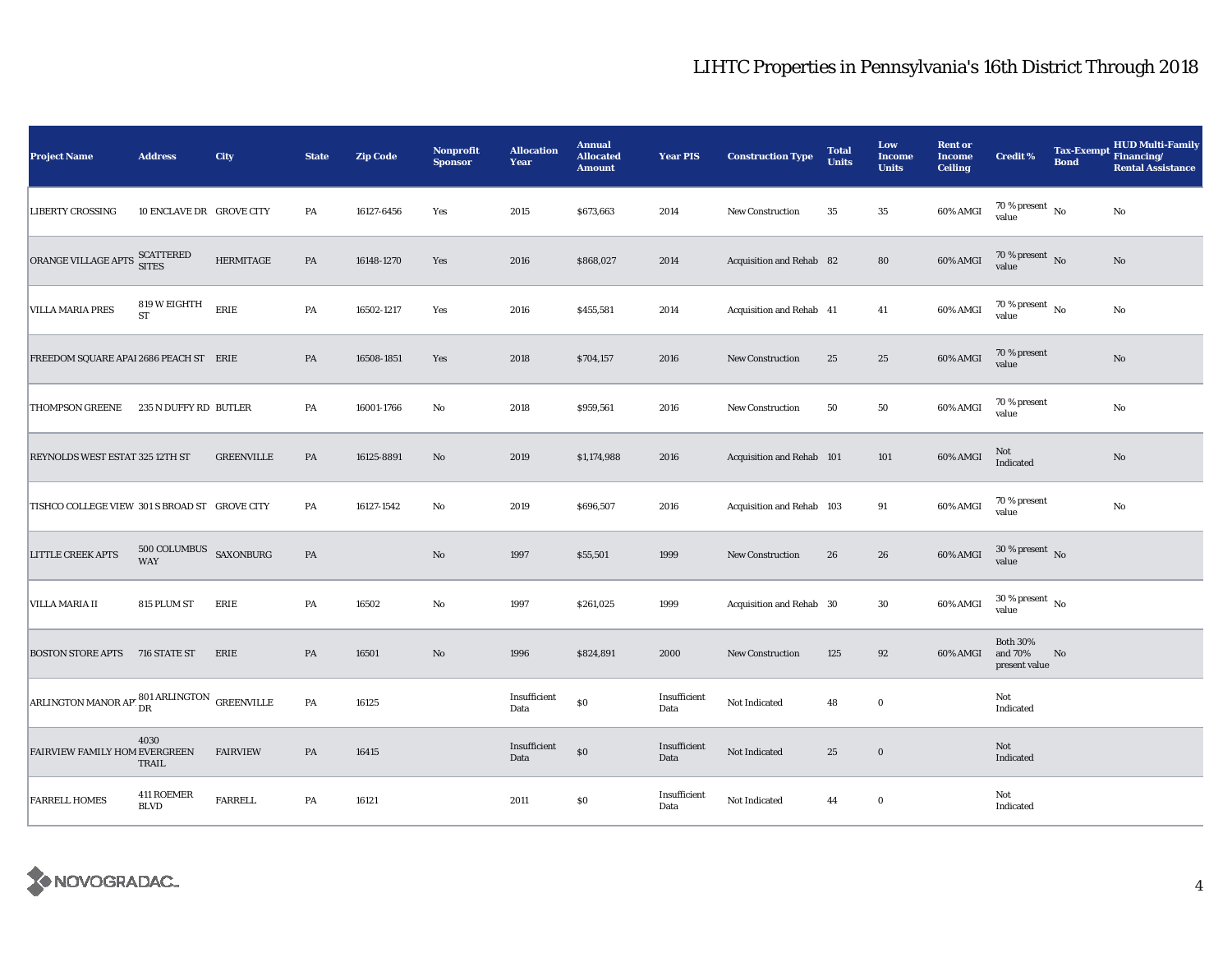| <b>Project Name</b>     | <b>Address</b>                                              | City            | <b>State</b>  | <b>Zip Code</b> | <b>Nonprofit</b><br><b>Sponsor</b> | <b>Allocation</b><br>Year | <b>Annual</b><br><b>Allocated</b><br><b>Amount</b> | <b>Year PIS</b>      | <b>Construction Type</b>       | <b>Total</b><br><b>Units</b> | Low<br><b>Income</b><br><b>Units</b> | <b>Rent or</b><br><b>Income</b><br><b>Ceiling</b> | <b>Credit %</b>                        | <b>Tax-Exempt</b><br><b>Bond</b> | HUD Multi-Family<br>Financing/<br><b>Rental Assistance</b> |
|-------------------------|-------------------------------------------------------------|-----------------|---------------|-----------------|------------------------------------|---------------------------|----------------------------------------------------|----------------------|--------------------------------|------------------------------|--------------------------------------|---------------------------------------------------|----------------------------------------|----------------------------------|------------------------------------------------------------|
| <b>GERALDINE APTS</b>   | $521\,\mbox{DELAWARE}$ FREDONIA RD                          |                 | $\mathbf{PA}$ |                 |                                    | Insufficient<br>Data      | $\$0$                                              | Insufficient<br>Data | Not Indicated                  | 23                           | $\boldsymbol{0}$                     |                                                   | Not<br>Indicated                       |                                  |                                                            |
| <b>GRANDVIEW MANORS</b> | 4210 DAVISON<br>$\mathbf{A}\mathbf{V}\mathbf{E}$            | ERIE            | PA            | 16504           |                                    | Insufficient<br>Data      | $\$0$                                              | Insufficient<br>Data | Not Indicated                  | 142                          | $\mathbf 0$                          |                                                   | Not<br>Indicated                       |                                  |                                                            |
| ORANGE VILLAGE          | 200 ORANGE DR HERMITAGE                                     |                 | PA            | 16148           |                                    | 2013                      | \$0                                                | Insufficient<br>Data | Not Indicated                  | 81                           | $\boldsymbol{0}$                     |                                                   | Not<br>Indicated                       |                                  |                                                            |
| <b>RIVERVIEW MANOR</b>  | $15\,\rm{W}$ CONNELLY $\,$ SHARON BLVD                      |                 | PA            | 16146           |                                    | Insufficient<br>Data      | $\$0$                                              | Insufficient<br>Data | Not Indicated                  | 122                          | $\bf{0}$                             |                                                   | Not<br>Indicated                       |                                  |                                                            |
| WILLIAM A GARGANO TO    | $\binom{941\; \text{SHARON}}{\text{NEW CASTLE RD}}$ FARRELL |                 | $\mathbf{PA}$ | 16121           |                                    | Insufficient<br>Data      | $\$0$                                              | Insufficient<br>Data | Not Indicated                  | ${\bf 36}$                   | $\bf{0}$                             |                                                   | Not<br>Indicated                       |                                  |                                                            |
| <b>WILLOW VILLAGE</b>   | 174 W BUDD ST SHARON                                        |                 | PA            | 16146           |                                    | Insufficient<br>Data      | $\$0$                                              | Insufficient<br>Data | Not Indicated                  | 99                           | $\mathbf 0$                          |                                                   | Not<br>Indicated                       |                                  |                                                            |
| 1211 W 17TH ST          | 1211 W 17TH ST ERIE                                         |                 | PA            | 16502           | $\rm No$                           | 1988                      | \$931                                              | 1988                 | <b>Acquisition and Rehab</b> 2 |                              | $\boldsymbol{2}$                     | 60% AMGI                                          | $30\,\%$ present $\,$ No value         |                                  |                                                            |
| 746 E 22ND ST           | 746 E 22ND ST                                               | ERIE            | PA            | 16503           | $\rm No$                           | 1988                      | \$4,148                                            | 1988                 | Acquisition and Rehab 3        |                              | $\boldsymbol{3}$                     | 60% AMGI                                          | $30\,\%$ present $\,$ No $\,$<br>value |                                  |                                                            |
| <b>BUCKEYE APTS</b>     | 216 WATER ST EDINBORO                                       |                 | PA            | 16412           | $\rm No$                           | 1988                      | \$3,858                                            | 1988                 | New Construction               | $5\phantom{.0}$              | $5\phantom{.0}$                      | 60% AMGI                                          | $30\,\%$ present $\,$ No value         |                                  |                                                            |
| <b>BUCKEYE APTS</b>     | 216 WATER ST                                                | <b>EDINBORO</b> | PA            | 16412           | No                                 | 1988                      | \$5,402                                            | 1988                 | New Construction               | $7\phantom{.0}$              | $7\phantom{.0}$                      | 60% AMGI                                          | $30\,\%$ present $\,$ No value         |                                  |                                                            |
| PENNSYLVANIAN           | 21 W NINTH ST ERIE                                          |                 | PA            | 16501           | $\rm No$                           | 1988                      | \$177,790                                          | 1988                 | Acquisition and Rehab 112      |                              | 112                                  | 60% AMGI                                          | $30\,\%$ present $\,$ No value         |                                  |                                                            |
| 424 CHESTNUT ST         | 424 CHESTNUT ERIE<br>${\rm ST}$                             |                 | PA            | 16507           | No                                 | 1989                      | \$2,121                                            | 1989                 | Acquisition and Rehab 1        |                              | $\mathbf{1}$                         | 60% AMGI                                          | $70\,\%$ present $\,$ No value         |                                  |                                                            |
| 655-57 W 9TH ST         | 655 W NINTH ST ERIE                                         |                 | PA            | 16502           | No                                 | 1989                      | \$720                                              | 1989                 | Acquisition and Rehab 2        |                              | $\mathbf{1}$                         | 60% AMGI                                          | $70\,\%$ present $\;$ No value         |                                  |                                                            |